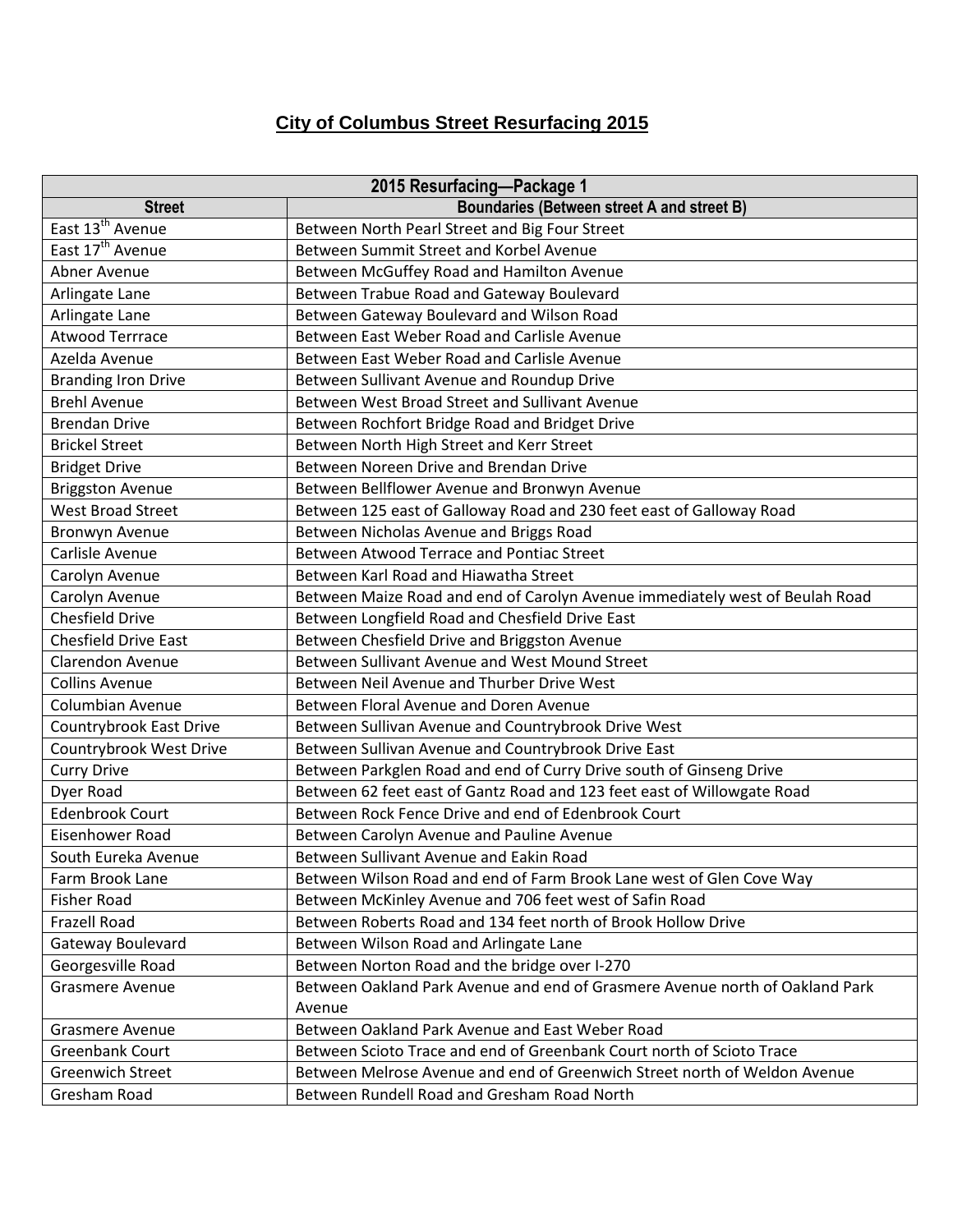| <b>Gresham Road North</b>   | Between Gresham Road and Bellflower Avenue                                           |
|-----------------------------|--------------------------------------------------------------------------------------|
| <b>Hafton Road</b>          | Between Bronwyn Avenue and 142 feet east of Woodcroft Road                           |
| North Hague Avenue          | Between West Broad Street and 94 feet north of Carol Avenue                          |
| Harrisburg Pike             | Between West Mound Street and Brown Road                                             |
| <b>Harrison Road</b>        | Between McKinley Avenue and the bridge over I-670                                    |
| <b>Harrison Road</b>        | Between the bridge over I-670 and North Hague Avenue                                 |
| <b>Heinzerling Drive</b>    | Between 82 feet south of Clime Road and end of Heinzerling Drive south of Clime Road |
| Hiawatha Street             | Between Oakland Park Avenue and Piedmont Avenue                                      |
| Hiawatha Street             | Between Lenore Avenue and Northridge Road                                            |
| Hiawatha Street             | Between Northridge Road and end of Hiawatha Street north of Elmore Avenue            |
| Hiawatha Street             | Between East Weber Road and Oakland Park Avenue                                      |
| Hiawatha Street             | Between Urana Avenue and Lenore Avenue                                               |
| North High Street           | Between Chittenden Avenue and West 4 <sup>th</sup> Avenue                            |
| South Highland Avenue       | Between Sullivant Avenue and West Mound Street                                       |
| <b>Hilliard Rome Road</b>   | Between Smith Road and 315 feet north of Manor Park Drive                            |
| Howey Road                  | Between Oakland Park Avenue and East Weber Road                                      |
| King Avenue                 | Between Grandview Avenue and 177 feet west of Wyandotte Road                         |
| East Lane Avenue            | Between Summit Street and Tuller Street                                              |
| Lechner Avenue              | Between West Broad Street and Doren Avenue                                           |
| Lechner Avenue              | Between Doren Avenue and Sullivant Avenue                                            |
| Lenore Avenue               | Between Carolyn Avenue on the east and Carolyn Avenue on the west                    |
| Longfield Drive             | Between Bellflower Avenue and Bronwyn Avenue                                         |
| Lundy Street                | Between Park Street and North Wall Street                                            |
| Marla Drive                 | Between Smiley Road and Brendan Drive                                                |
| <b>Megan Drive</b>          | Between Brendan Drive and Noreen Drive                                               |
| Morningstar Drive           | Between Branding Iron Drive and Tricia Drive                                         |
| Northforty Drive            | Between Branding Iron Drive and Roundup Drive                                        |
| Old Ranch Court             | Between Branding Iron Drive and the end of Old Ranch Court                           |
| <b>Olentangy River Road</b> | Between Ackerman Road/West Dodridge Street and Thomas Lane                           |
| <b>Olentangy River Road</b> | Between Ackerman Road/West Dodridge Street and Kinnear Road                          |
| <b>Ontario Street</b>       | Between Oakland Park Avenue and East Weber Road                                      |
| Parkwest Drive              | Between Phillipi Road and end of Parkwest Drive west of Phillipi Road                |
| Pauline Avenue              | Between Eisenhower Road and Pollman Drive                                            |
| Piedmont Road               | Between Maize Road and 85 feet west of Atwood Terrace                                |
| <b>Pollman Drive</b>        | Between Pauline Avenue and Carolyn Avenue                                            |
| <b>Pontiac Street</b>       | Between East Weber Road and Carlisle Avenue                                          |
| Red Leaf Lane               | Between Golden Leaf Lane and 41 feet north of October Ridge Drive                    |
| <b>Rock Fence Drive</b>     | Between Dublin Road and Scioto Trace                                                 |
| Roundup Drive               | Between Sullivant Avenue and Branding Iron Drive                                     |
| <b>Scioto Place</b>         | Between Scioto Trace and 102 feet east of Boxelder Court                             |
| Snowdrop Avenue             | Between Curry Drive and Sundrops Avenue                                              |
| Springmont Avenue           | Between South Richardson Avenue and South Highland Avenue                            |
| Springmont Avenue           | Between Wrexham Avenue and Columbian Avenue                                          |
| <b>West State Street</b>    | Between South Souder Avenue and South Glenwood Avenue                                |
| <b>Summer Breeze Drive</b>  | Between Red Leaf Lane and Golden Leaf Lane                                           |
| <b>Suncrest Drive</b>       | Between South Highland Avenue and Whitethorne Avenue                                 |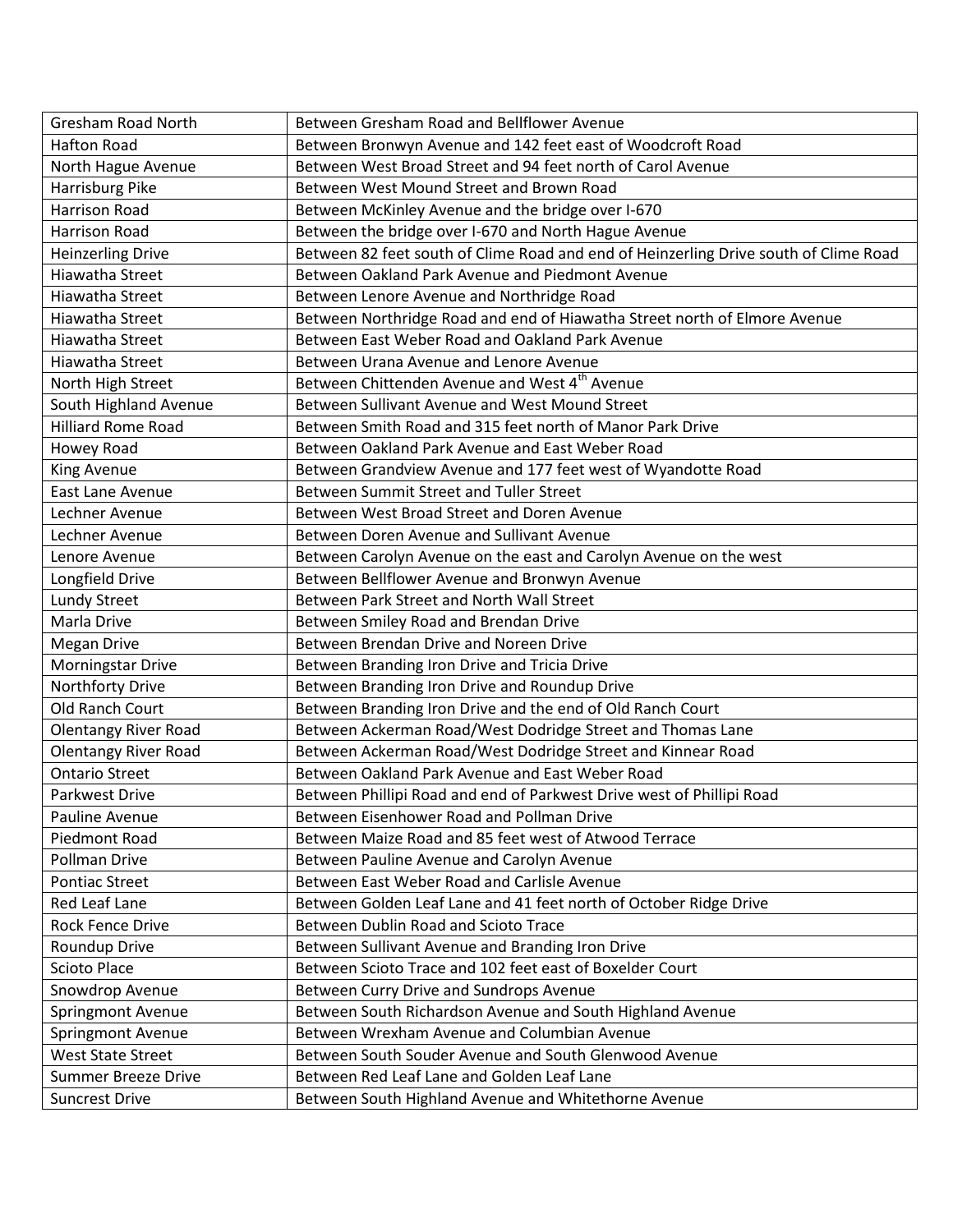| Tanglewood Park Boulevard   | Between Renner Road and 320 feet west of Hilliard Rome Road                 |
|-----------------------------|-----------------------------------------------------------------------------|
| <b>South Terrace Avenue</b> | Between West Broad Street and Olive Street                                  |
| South Terrace Avenue        | Between Fremont Street and 46 feet north of Sullivant Avenue                |
| South Terrace Avenue        | Between Sullivant Avenue and Eakin Road                                     |
| South Terrace Avenue East   | Between Olive Street and Fremont Street                                     |
| South Terrace Avenue West   | Between Olive Street and Fremont Street                                     |
| <b>Thurber Drive East</b>   | Between Collins Avenue and Buttles Avenue                                   |
| <b>Thurber Drive West</b>   | Between Collins Avenue and 77 feet west of Collins Avenue                   |
| <b>Token Drive</b>          | Between Willow View Drive and end of Token Drive north of Willow View Drive |
| <b>Tricia Drive</b>         | Between Branding Iron Drive and Wild Stallion Drive                         |
| <b>Union Avenue</b>         | Between Whitethorne Avenue and Wrexham Avenue                               |
| Vanderberg Avenue           | Between South Harris Avenue and Vanderberg Place                            |
| Vanderberg Place            | Between Vanderberg Avenue and Miriam Drive South                            |
| East Weber Road             | Between Grasmere Avenue and bridge over I-71                                |
| East Weber Road             | Between bridge over I-71 and Indianola Avenue                               |
| West Park Avenue            | Between East Broad Street and Sullivant Avenue                              |
| Westchester Woods Boulevard | Between Tanglewood Park Boulevard and 748 feet east of Hilliard Rome Road   |
| <b>White Bark Place</b>     | Between Rock Fence Drive and Live Oak Place                                 |
| <b>Wild Stallion Drive</b>  | Between Tricia Drive and end of Wild Stallion Drive north of Tricia Drive   |
| <b>Willow View Drive</b>    | Between Brown Road and 145 feet east of Willow View Drive                   |
| <b>Wilson Road</b>          | Between Valley View Drive and the bridge over I-70                          |
| South Yale Avenue           | Between Sullivant Avenue and Thomas Avenue                                  |

| 2015 Resurfacing-Package 2 |                                                                              |
|----------------------------|------------------------------------------------------------------------------|
| <b>Street</b>              | Boundaries (Between street A and street B)                                   |
| <b>Almont Drive</b>        | Between McFadden Road and Urban Drive                                        |
| <b>Almont Drive</b>        | Between Urban Drive and Belden Road                                          |
| Alvina Drive               | Between Ridgerun Drive and Glendon Road                                      |
| <b>Balmoral Court</b>      | Between Heatherton Drive and end of Balmoral Court west of Heatherton Drive  |
| <b>Balmoral Road</b>       | Between Heatherton Drive and Northtowne Boulevard                            |
| <b>Bellmeadow Drive</b>    | Between Alpine Drive and Staffordshire Road                                  |
| <b>Birchton Street</b>     | Between Riverside Green Drive and Welland Street                             |
| <b>Blue Jacket Road</b>    | Between Turtle Station Way and Little Turtle Way                             |
| Bourke Road                | Between Merton Drive and Urban Drive                                         |
| <b>Brittany Road</b>       | Between Northtowne Boulevard and Heaton Road                                 |
| <b>Buck Trail Lane</b>     | Between Deer Crossing Lane and Tree Top Lane                                 |
| <b>Buck Trail Lane</b>     | Between Tree Top Lane and end of Buck Trail Lane east of Top Tree Lane       |
| Cambria Way                | Between Clear Stream Way and Firewater Lane                                  |
| West Campus View Boulevard | Between North High Street and Meditation Lane                                |
| Cardwell Square East       | Between Cardwell Square North and Cardwell Square South                      |
| Cardwell Square North      | Between Ambleside Drive and Cardwell Square East                             |
| Cardwell Square South      | Between Ambleside Drive and Cardwell Square East                             |
| Case Road                  | Between 75 feet west of Cleveland Avenue and 327 feet east of Walford Street |
| <b>Clintonview Street</b>  | Between Beechcroft Road and Hampstead Drive                                  |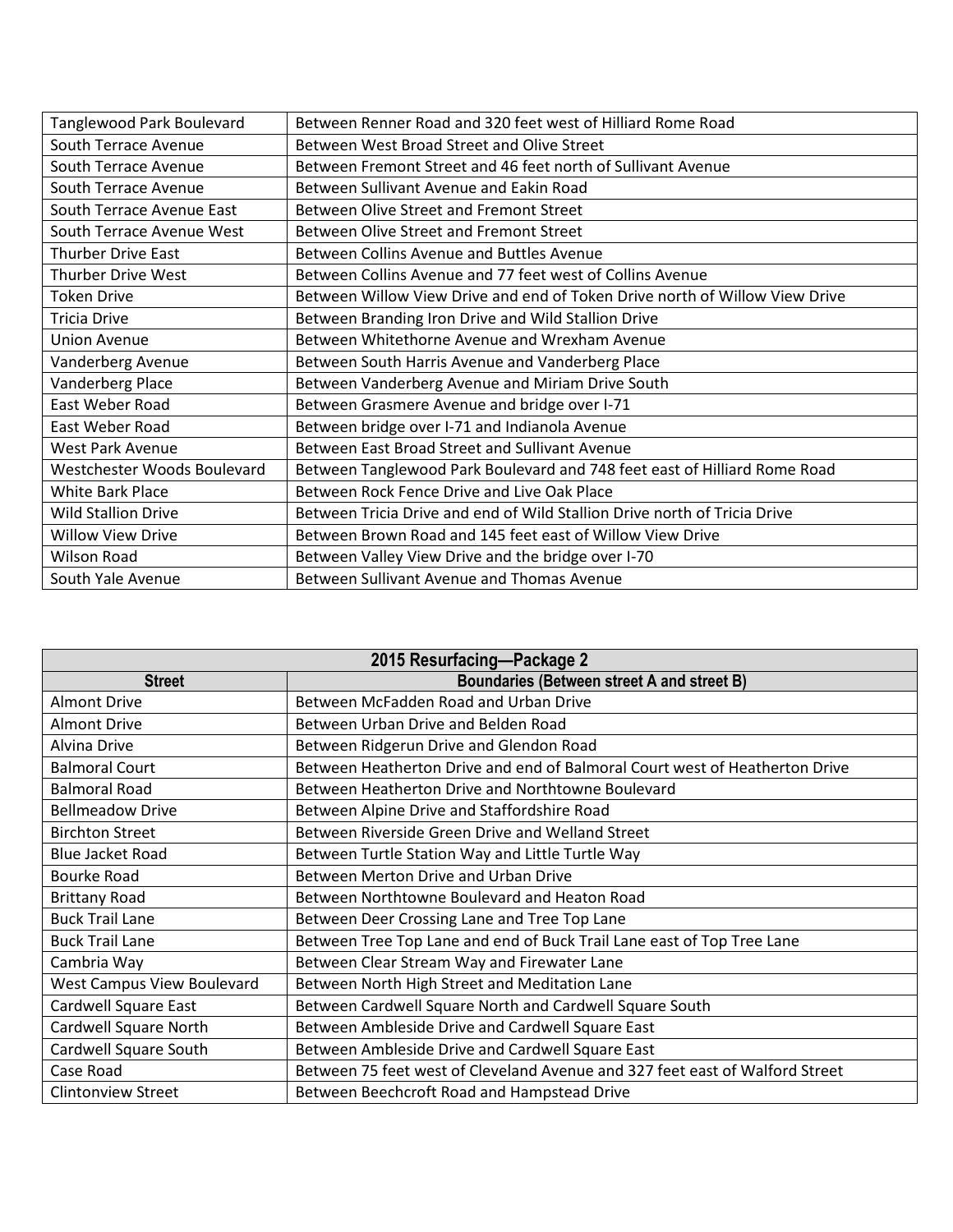| Coatbridge Lane              | Between Taymouth Road and 235 feet north of Taymouth Road                          |
|------------------------------|------------------------------------------------------------------------------------|
| Coghill Drive                | Between Tamarack Boulevard and Brittany Road                                       |
| <b>Corporate Drive</b>       | Between 98 feet east of the eastbound entrance ramp to East Dublin Granville Road  |
|                              | and the end of Coporate Drive to the east                                          |
| Covington Road               | Between Milbank Road and Roche Drive                                               |
| <b>Crampton Drive</b>        | Between Summit View Road and Breathstone Drive                                     |
| Cranwood Drive               | Between Karl Road and Faircrest Road                                               |
| <b>Cross Country Drive</b>   | Between Linbrook Boulevard and Duffy Street                                        |
| Dalewood Road                | Between Faircrest Road and Staffordshire Road                                      |
| <b>Darrow Drive</b>          | Between Seabright Drive and Nimitz Drive                                           |
| Dechant Road                 | Between Maize Road and Tulsa Drive                                                 |
| Delegate Drive               | Between Campus View Boulevard and Seminary Ridge Drive                             |
| Doewood Street               | Between Laurelwood Drive and Deewood Drive                                         |
| Edinburgh Lane               | Between Taymouth Road and 130 feet south of Vining Drive                           |
| <b>Edinburgh Lane</b>        | Between Taymouth Road and the end of Edinburgh Lane south of Larkhall Lane/Halkirk |
|                              | <b>Street South</b>                                                                |
| Evinrude Avenue              | Between Skywae Drive and end of Evinrude Avenue west of Skywae Drive               |
| <b>Fahlander Drive North</b> | Between Saling Drive and Fahlander Drive South                                     |
| <b>Fahlander Drive South</b> | Between Karl Road and Fahlander Drive North                                        |
| Fairhaven Road               | Between Sharon Woods Boulevard and Clintonview Street                              |
| <b>Fallhaven Drive</b>       | Between Hard Road and Gardenstone Drive                                            |
| <b>Farmers Drive</b>         | Between Skyline Drive East and Caine Road                                          |
| Fenceway Drive               | Between Maize Road and Almont Drive                                                |
| Francisco Road               | Between Reed Road and 200 feet west of Buck Thorn Lane                             |
| <b>Gardenstone Drive</b>     | Between Smoky Row Road and Toweron Lane                                            |
| <b>Glendon Road</b>          | Between McFadden Road and Alvina Drive                                             |
| Hampstead Drive              | Between Sharon Woods Boulevard and Beechcroft Road                                 |
| Harvester Lane               | Between Skywae Drive and 189 feet east of Garden Terrace Road                      |
| Harvester Lane               | Between 121 feet west of Garden Terrace Road and end of Harvester Lane west of     |
|                              | Garden Terrace Road                                                                |
| Hayden Run Road              | Between 597 feet east of Leppert Road and 536 feet east of Rockway Falls Boulevard |
| <b>Heatherton Drive</b>      | Between Trent Road and 143 feet north of Margo Road                                |
| Heaton Road                  | Between Waymont Road and Brittany Road                                             |
| <b>Highlawn Drive</b>        | Between Parkgate Road and Calgary Drive                                            |
| Howey Road                   | Between Loretta Road and Briarwood Avenue                                          |
| Howey Road                   | Between Briarwood Avenue and Genessee Avenue                                       |
| Howey Road                   | Between Genessee Avenue and East Weber Road                                        |
| Ilo Drive                    | Between Thyrell Road and end of Ilo Drive north of Fahlander Drive North           |
| <b>Jessing Trail</b>         | Between Delegate Drive and Meditation Lane                                         |
| Joos Avenue                  | Between Eisenhower Road and Stock Road                                             |
| Kellingsworth Way            | Between Rockland Drive and Millbury Avenue                                         |
| Kinnear Place Drive          | Between North High Street and end of Kinnear Place Drive east of North High Street |
| Lake Bluff Court             | Between Lake Bluff Drive and end of Lake Bluff Court                               |
| Lake Bluff Drive             | Between Sanctuary Drive and Shale Ridge Court                                      |
| Larkhall Lane                | Between Edinburgh Lane and Taymouth Road                                           |
| Leesville Way                | Between Cranston Drive and Middleboro Way                                          |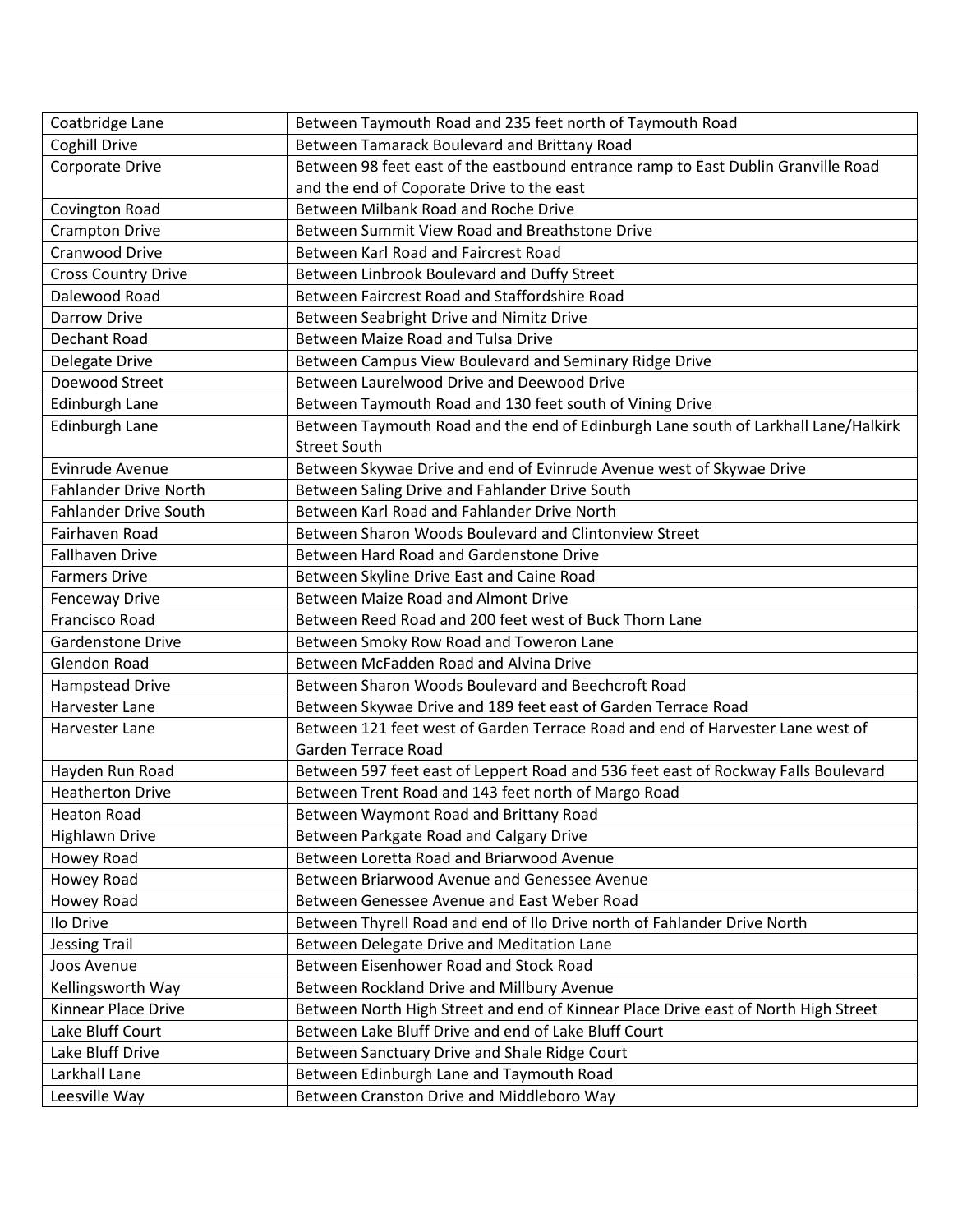| Linworth Road             | Between 76 feet north of Bluff Ridge Drive and the bridge over Fisher Run           |
|---------------------------|-------------------------------------------------------------------------------------|
| Loch Ness Avenue          | Between Linworth Road and Angus Court                                               |
| Lost Valley Road          | Between Longhorn Road and Plains Boulevard                                          |
| MacGregor Avenue          | Between Linworth Road and Loch Lomond Lane                                          |
| Maize Road                | Between Morse Road and Almont Drive                                                 |
| Manitoba Road             | Between Taymouth Road and Edmonton Road                                             |
| Maple Canyon Avenue       | Between East Dublin Granville Road and Tamarack Circle                              |
| <b>McCord Street</b>      | Between MacGregor Avenue and Angus Court                                            |
| McFadden Road             | Between Morse Road and Alvina Drive                                                 |
| <b>Meditation Lane</b>    | Between Campus View Boulevard and Seminary Ridge Drive                              |
| <b>Merton Drive</b>       | Between Karl Road and Glendon Road                                                  |
| Middleboro Way            | Between Cranston Drive and Leesville Way                                            |
| Milbank Road              | Between Roche Drive and Covington Road                                              |
| Millbury Avenue           | Between Rockland Drive and Essington Drive                                          |
| <b>Morse Crossing</b>     | Between Stelzer Road and Easton Way                                                 |
| <b>Needham Drive</b>      | Between Rockland Drive and Rockland Drive (Needham Drive has two intersections with |
|                           | Rockland Drive)                                                                     |
| <b>Nestling Drive</b>     | Between Tamarack Boulevard and Songbird Drive                                       |
| Nimitz Drive              | Between Waco Lane and Darrow Drive                                                  |
| <b>Oldsbury Place</b>     | Between Weatherstone Lane and Gardenstone Drive                                     |
| Park Road                 | Between Sancus Boulevard and Worthington-Galena Road                                |
| Park Road                 | Between Worthington-Galena Road and Worthington Woods Boulevard                     |
| Park Road                 | Between Flint Road and Sancus Boulevard                                             |
| Parkgate Road             | Between Skywae Drive and Highlawn Drive                                             |
| <b>Peardale Road East</b> | Between Parkgate Road and Peardale Road North                                       |
| Peardale Road North       | Between Highlawn Drive and Peardale Road East                                       |
| <b>Reed Road</b>          | Between Henderson Road and Bethel Road                                              |
| <b>Rockland Drive</b>     | Between Cranston Drive and Needham Drive                                            |
| Samberly Road             | Between Olde Sawmill Boulevard and Stancrest Road                                   |
| <b>Sanctuary Court</b>    | Between Sanctuary Drive and the end of Sanctuary Court                              |
| <b>Sanctuary Drive</b>    | Between Lake Bluff Drive and Windsong Way                                           |
| Sandgate Road             | Between Hampstead Drive and Fairhaven Road                                          |
| Seasons Drive             | Between Watertower Drive and Weather Stone Lane                                     |
| Seminary Ridge Drive      | Between Delegate Drive and Meditation Lane                                          |
| Sethwick Road             | Between Olde Sawmill Boulevard and end of Sethwick Road north of Sonnington Drive   |
| Severhill Drive           | Between Sonnington Drive and Stowbridge Road                                        |
| Shadycrest Road           | Between Norma Road and Penworth Drive                                               |
| Shale Ridge Court         | Between Lake Bluff Drive and end of Shale Ridge Court                               |
| <b>Shallowford Avenue</b> | Between Queensbridge Drive and Queensbridge Drive (Shallowford Avenue has two       |
|                           | intersections with Queensbridge Drive)                                              |
| Sharbot Drive             | Between Tamarack Boulevard and Heatherton Drive                                     |
| Shermont Road             | Between Shuford Drive and Sonnington Drive                                          |
| <b>Shirlington Drive</b>  | Between Billingsley Road and Sawbury Boulevard                                      |
| <b>Shuford Drive</b>      | Between Shermont Road and Seddon Drive                                              |
| Sienna Lane               | Between Norma Road and Sienna Lane North                                            |
| Sienna Lane North         | Between Sienna Lane and Shadycrest Road                                             |
|                           |                                                                                     |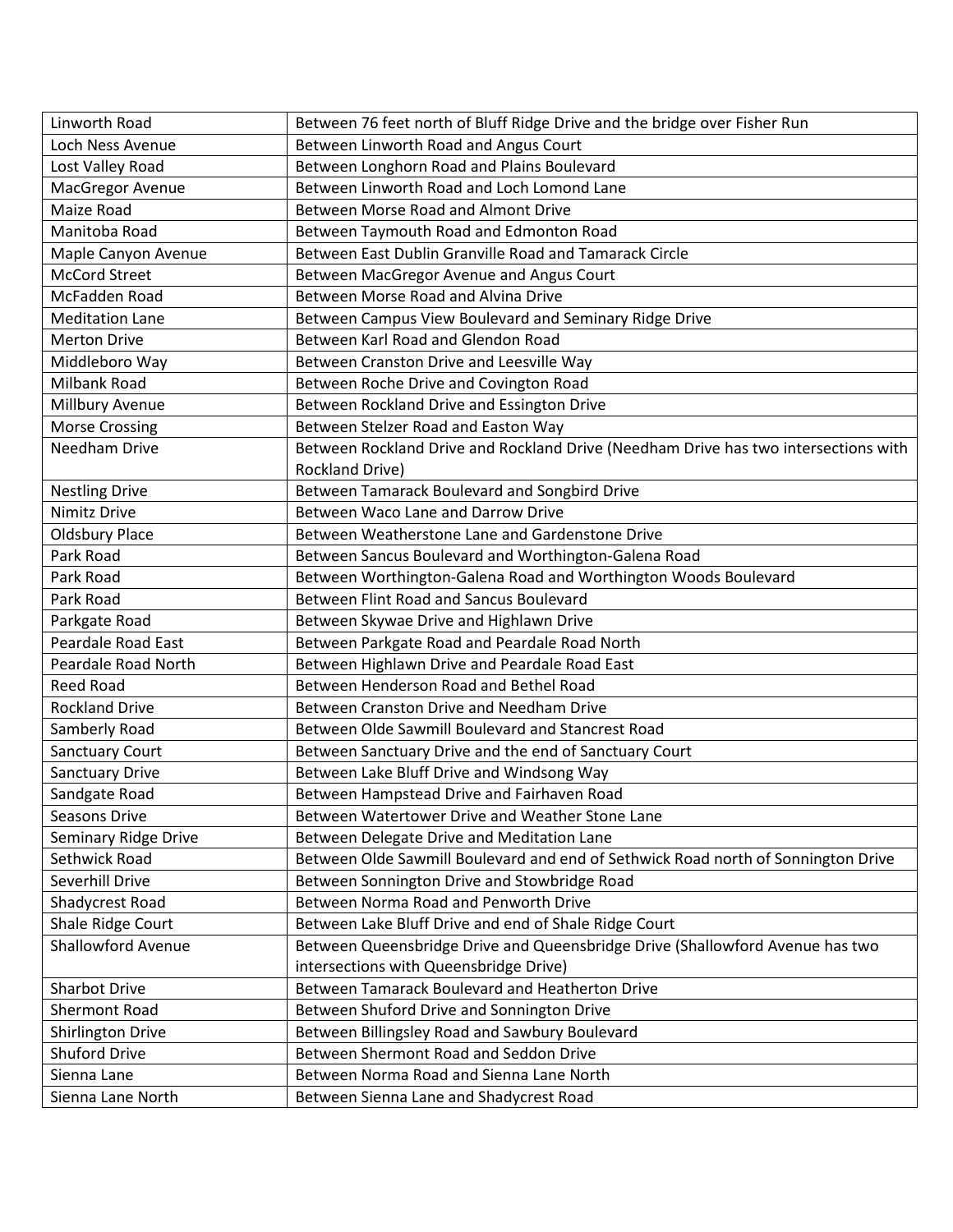| <b>Skyline Drive East</b>  | Between Snouffer Road and Farmers Drive                        |
|----------------------------|----------------------------------------------------------------|
| Skywae Drive               | Between Sharon Woods Boulevard and Schrock Road                |
| Skywae Drive               | Between Schrock Road and Harvester Lane                        |
| <b>Slateshire Drive</b>    | Between Olde Sawmill Boulevard and Saltergate Drive            |
| Songbird Drive             | Between Red Robin Road and Nestling Drive                      |
| Sonnington Drive           | Between Starford Drive and Seddon Drive                        |
| Southwick Drive            | Between Surrywood Drive and Stancrest Road                     |
| Staffordshire Road         | Between Dalewood Road and Skywae Drive                         |
| <b>Stancrest Road</b>      | Between Sutter Parkway and Seddon Drive                        |
| <b>East Stanton Avenue</b> | Between Indianola Avenue and Foster Avenue                     |
| Stowbridge Road            | Between Smoky Row Road and Olde Sawmill Boulevard              |
| <b>Summer Drive</b>        | Between Sawmill Road and Sutter Parkway                        |
| Sunbury Road               | Between Morse Road and Easton Way                              |
| Surrywood Drive            | Between Seddon Drive and Stancrest Road                        |
| <b>Swansford Drive</b>     | Between Smoky Row Road and Stancrest Road                      |
| <b>Toweron Lane</b>        | Between Gardenstone Drive and Waterstone Court                 |
| <b>Trent Road</b>          | Between Northtowne Boulevard and Heatherton Drive              |
| <b>Troon Trail</b>         | Between Olentangy River Road and McCord Street                 |
| Tulsa Drive                | Between Kingshill Drive and Dechant Road                       |
| <b>Turtle Station Way</b>  | Between Blue Jacket Road and 380 feet west of Clear Stream Way |
| <b>Waco Lane</b>           | Between Nimitz Drive/Lone Prairie Drive and Saddle Run         |
| <b>Waterstone Court</b>    | Between Watertower Drive/Seasons Drive and Toweron Lane        |
| <b>Watertower Drive</b>    | Between Smoky Row Road and Seasons Drive                       |
| <b>Weather Stone Lane</b>  | Between Smoky Row Road and Seasons Drive                       |
| Woodglen Road              | Between Charleston Avenue and East Stanton Avenue              |

| 2015 Resurfacing-Package 3      |                                                                                                   |
|---------------------------------|---------------------------------------------------------------------------------------------------|
| <b>Street</b>                   | <b>Boundaries (Between street A and street B)</b>                                                 |
| East 14 <sup>th</sup> Avenue    | Between Cleveland Avenue and 70 feet west of Jefferson Avenue                                     |
| East 15 <sup>th</sup> Avenue    | Between Cleveland Avenue and Jefferson Avenue                                                     |
| East 16 <sup>th</sup> Avenue    | Between Cleveland Avenue and Lexington Avenue                                                     |
| East 18 <sup>th</sup> Avenue    | Between Cleveland Avenue and Howey Road                                                           |
| East 23rd Avenue                | Between Cleveland Avenue and Billiter Boulevard                                                   |
| Alley between East Innis Avenue | Between East Innis Avenue and South 8 <sup>th</sup> Street (Note: This is a paved alley. However, |
| and Reeb Road                   | nearly all alleys in Columbus are not paved)                                                      |
| <b>Bridgemore Drive</b>         | Between Cardston Drive and New Village Road                                                       |
| <b>Cardston Drive</b>           | Between Oakcrest Road and Bridgemore Drive                                                        |
| <b>Clinton Street</b>           | Between Medina Avenue and Dresden Street                                                          |
| East Cooke Road                 | Between Indianola Avenue and Foster Street                                                        |
| Fairwood Avenue                 | Between Wayland Drive and 278 feet north of Burley Drive                                          |
| Fairwood Avenue                 | Between 278 feet north of Burley Drive and Frebis Avenue                                          |
| Glenbrook Drive                 | Between Petzinger Road and Meridian Drive                                                         |
| <b>Grasmere Avenue</b>          | Between East Hudson Street and East 22 <sup>nd</sup> Avenue                                       |
| East Henderson Road             | Between North High Street and Foster Street                                                       |
| Howey Road                      | Between East Hudson Street and end of Howey Road south of East Maynard Avenue                     |